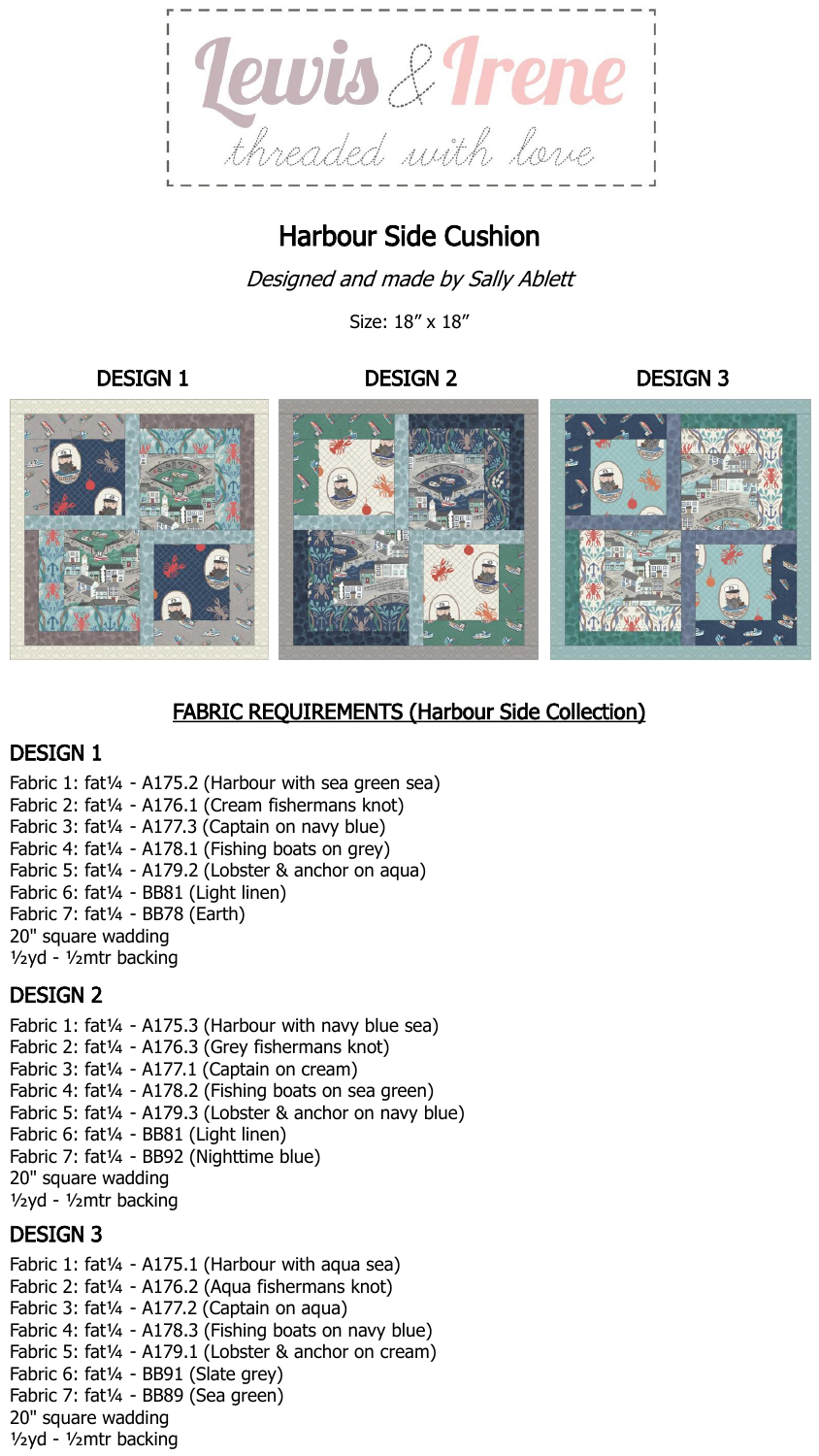## **CUTTING**

Use ¼" seam allowance throughout. Press all seams open unless otherwise noted

- 1. From fabric 1 cut: 2 x 5¾" x 5¾"
- 2. From fabric 2 cut: 2 x 1½" x 18½" 2 x 1½" x 16½"
- 3. From fabric 3 cut: 2 x 5¾" x 5¾"
- 4. From fabric 4 cut: 2 x 2¼" x 7½" 2 x 2¼" x 5¾"
- 5. From fabric 5 cut: 2 x 2¼" x 7½" 2 x 2¼" x 5¾"
- 6. From fabric 6 cut: 2 x 1½" x 8½"
	- 2 x 1½" x 7½"
- 7. From fabric 7 cut:
	- 2 x 1½" x 8½" 2 x 1½" x 7½"

# **MAKING UP**

Lay out all you cut pieces for cushion. It is made up of four small blocks

Bottom left and top right are made the same way, as is the top left and bottom right



Bottom Left Block Top Right Block

DESIGN 2



Bottom Left Block Top Right Block

DESIGN 3



Bottom Left Block Top Right Block







Sew strips to the large square on one to the left and the other one to the right